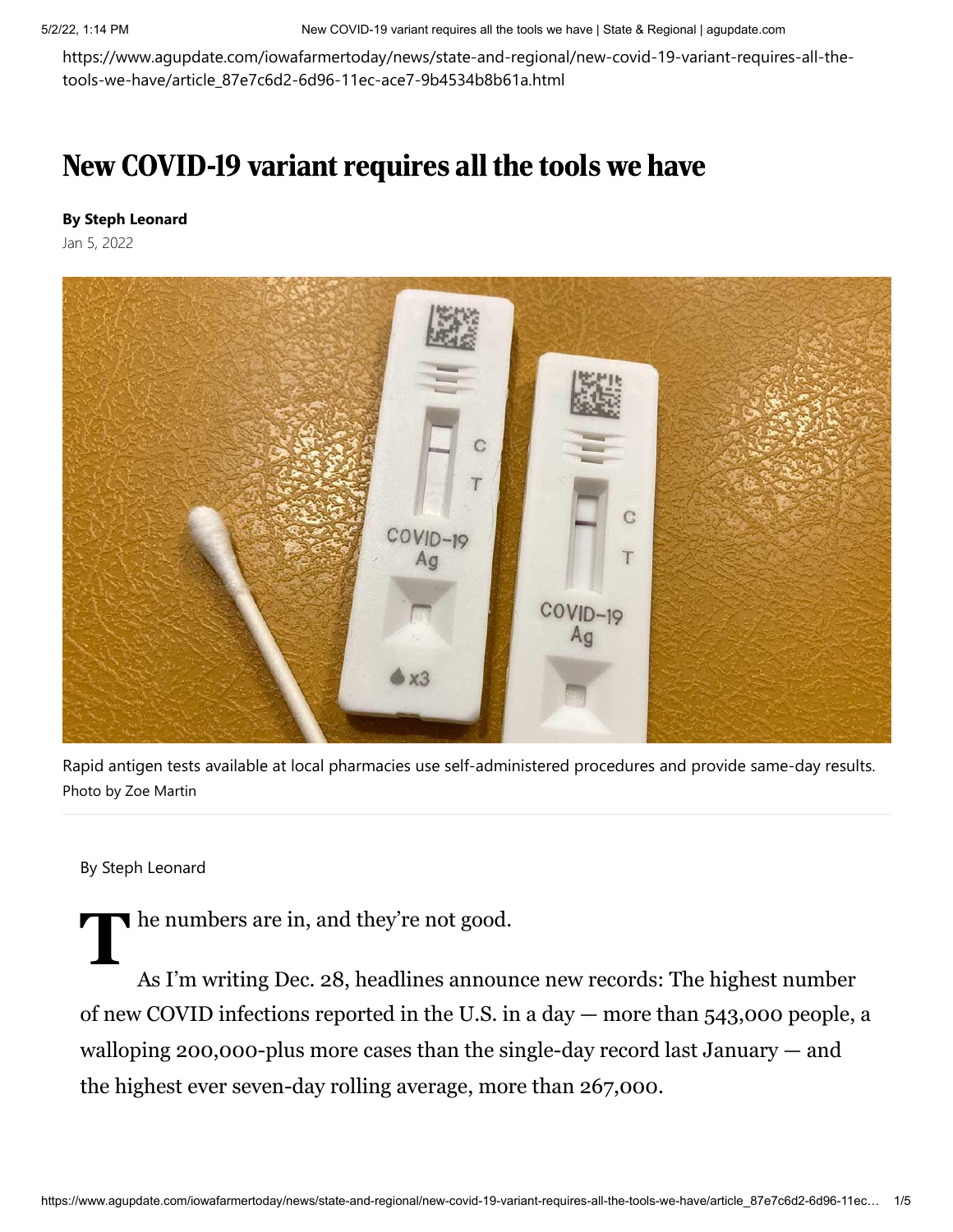Two years in, we're now at more than 53 million cases and more than 818,000 COVID deaths in the U.S. Let that sink in.

The pandemic wildfire hasn't burned this fast in the U.S. since the dark days of COVID a year ago, when daily new infections exceeded one-quarter-million people.



We're on course to blow way past last January, given the Omicron variant with its super- charged capacity for contagion. Confirmed in the U.S. on Dec. 1, it's now the predominant strain among new cases, while Delta variant, with its capacity for causing severe disease, continues to circulate.

Despite this new chapter in the pandemic, many people I talk to aren't following the data, local trends or emerging information. Two years in, they've hit mental fatigue and are tired of trying to navigate risks.

## **People are also reading…**

- **1 [Team effort, improvements breed results](https://www.agupdate.com/agriview/news/dairy/team-effort-improvements-breed-results/article_88ec79e6-bf72-584f-8565-2123d8eb3fa5.html#tracking-source=in-article-popular)**
- **2 [A soft spot for cull cows, just like dad](https://www.agupdate.com/midwestmessenger/opinion/columnists/glenn_brunkow/a-soft-spot-for-cull-cows-just-like-dad/article_e3cf81a0-c0cb-11ec-b1a5-f7696323b5cf.html#tracking-source=in-article-popular)**
- **3 [Back Roads from Wisconsin's Past](https://www.agupdate.com/agriview/news/business/back-roads-from-wisconsin-s-past/article_f745b465-184f-579f-bbd4-2c2e2295e358.html#tracking-source=in-article-popular)**
- **4 [Farming over football: Minnesota farmer chooses a life closer to home](https://www.agupdate.com/tristateneighbor/news/crop/farming-over-football-minnesota-farmer-chooses-a-life-closer-to-home/article_0713e390-bd02-11ec-a2b6-275467022c5a.html#tracking-source=in-article-popular)**

That's somewhat understandable, since who isn't tired of this and wishing it were over? But "wishin' and hopin'," if that's all you're doing, is like holding the door open for Omicron.

So, what do we focus on, to recalibrate our risk assessment, decisions and behaviors?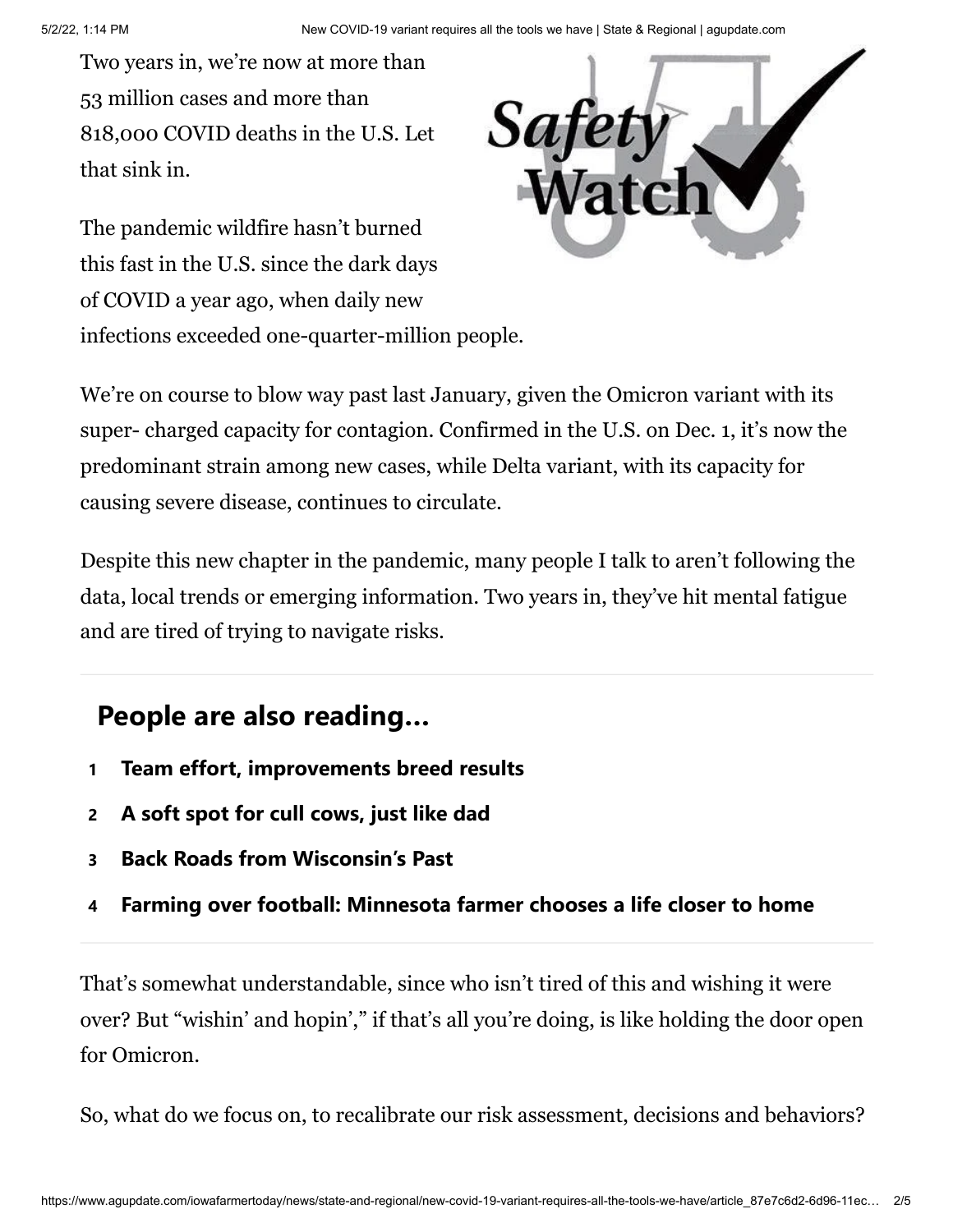- Omicron is fast. It looks to have a shorter incubation time  $-$  about three days  $$ from exposure to infection, contagion and positive testing, compared to four to six days for Delta and original variants. Omicron's speed at replication makes it harder to catch and test in time to prevent infected people from passing the virus along. Because of this, we need to anticipate and expect potential infections and test at the right time.
- Omicron can infect pretty much anyone, including people who are vaccinated and people who already have contracted coronavirus. There's no guarantee of immunity against Omicron.
- Vaccination status makes a dramatic difference in outcomes. CDC data from April 2021 (when vaccines became available to all adults) to present indicate that unvaccinated people have a five-times higher risk of testing positive for COVID-19 and a 14-times higher risk of dying of COVID than vaccinated people.

And breaking it down further to booster dose status, unvaccinated people have a 10 times higher risk of infection and a 20-times higher risk of dying of COVID than those fully vaccinated and boosted. Vaccines do what they were intended to do prevent severe disease and death.

A special note to Iowa and Missouri: We're vaccination laggards. Not even 70% of our 5 and older population have gotten first doses. Our neighbors in the horseshoe of surrounding states — Kansas, Nebraska, South Dakota, Minnesota, Wisconsin and Illinois — are in the 70%-plus range, even pushing 80% vaccinated. We can do better. It's not too late to get vaccinated and boosted. Whether or not you've already had COVID, vaccination layers on protection so your body is primed to fight the virus faster and more effectively.

• Masks work in suppressing transmission. We should wear them whenever we're indoors with people from other than our own household, regardless of vaccination status.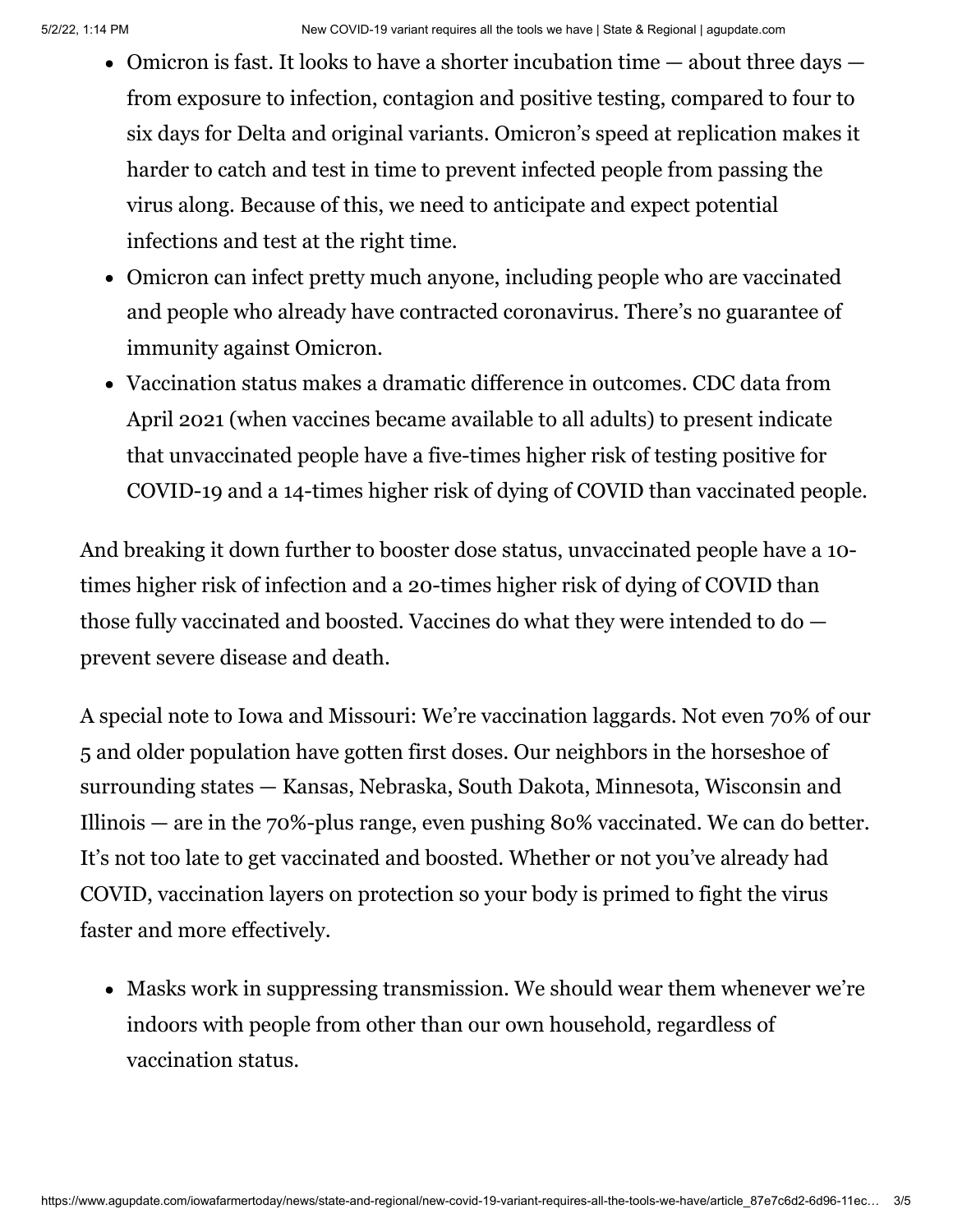One key reminder, a "gappy" mask is a crappy mask. Masks that don't fit flush, even if they tout higher filtration (e.g., N95 or KN95), let unfiltered air leak inside and won't protect you.

Testing informs contagion risk. We should get tested at the right times and repeatedly if there's a known or suspected exposure. Rapid antigen tests are most effective and useful when they're used in series. Test at symptom onset or around the third day after exposure, and again a couple of days later if the first test turns out negative (which is possible if the initial test is conducted too soon).

It's not yet clear how long people with Omicron remain infectious. Public health experts are speaking up now to recommend rapid antigen testing to determine the safe time to come out of quarantine or isolation. In other words, after a recommended isolation or quarantine period, test to assure that infection is negative before leaving quarantine so that you don't continue to seed the virus.

Rapid antigen tests available at local pharmacies use self-administered procedures and provide same-day results. (Local availability may be limited with high demand.)

In Iowa, free PCR saliva test kits can be picked up and shipped back or dropped off at many locations through Test Iowa. A drawback is the several-day wait for results, as these kits are analyzed at the state hygienic laboratory. Since results are not immediately available, people should quarantine while awaiting results.

Local infection data can inform decisions on events, gatherings or travel. Checking local infection rates is like checking the forecast or road reports before you make plans. Current infection and vaccination data is available at the county level showing whether infection rates are on the rise or decline, what local test positivity rates are (higher test positivity suggests higher infection rates are occurring and there are people in the community not yet tested), and what proportion of people are vaccinated.